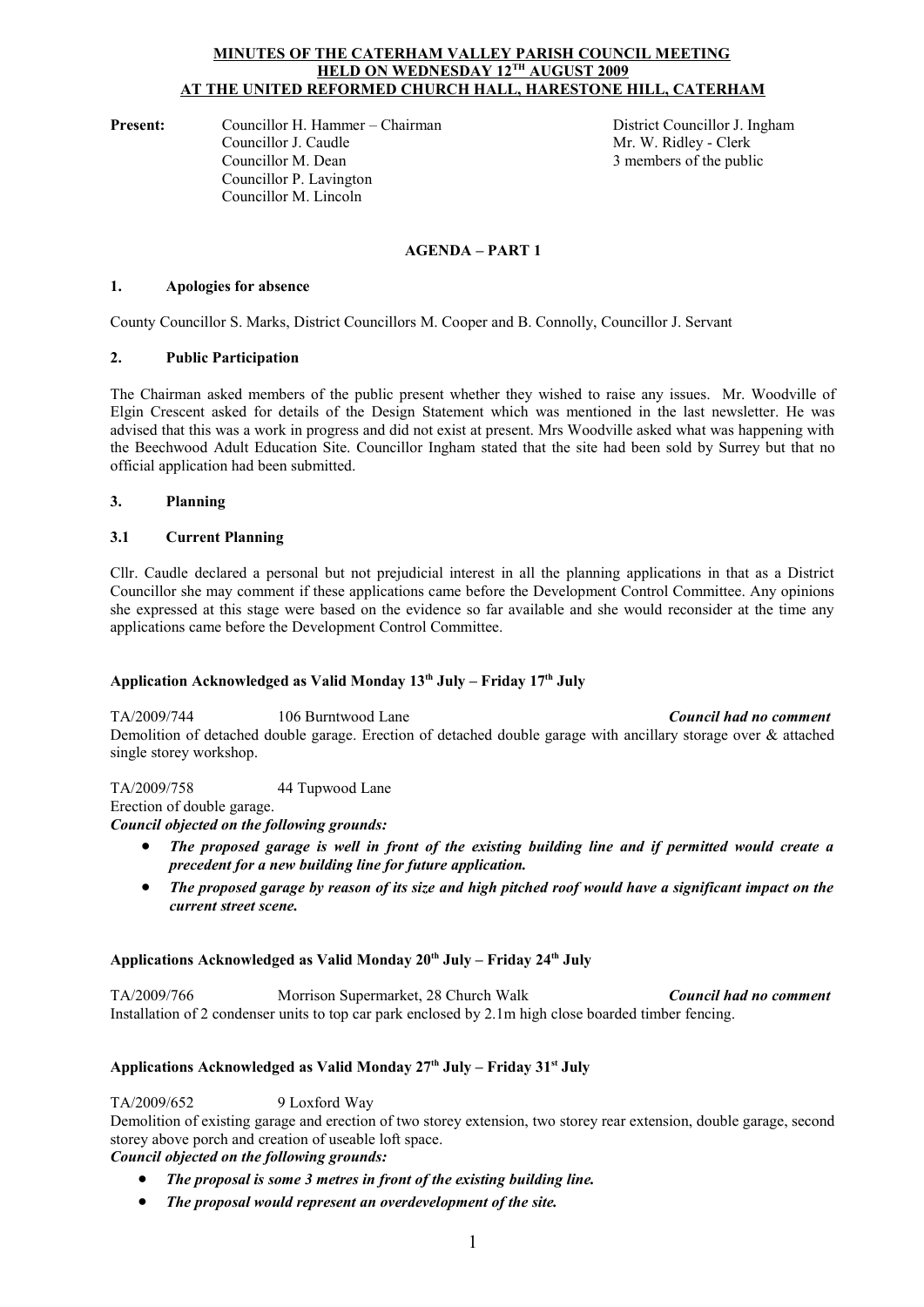## **Applications Acknowledged as Valid Monday 3rd August – Friday 7th August**

TA/2009/828 126-128 Harestone Hill

Demolition of dwellings. Erection of 9 dwellings (comprising  $4 \times 3$  bed semi-detached dwellings, 2 x 4 bed detached dwellings and 3 x 5 bed detached dwellings). (Outline).

*Councillors Hammer & Lincoln declared an interest and took no part in the discussion.*

*Council objected on the following grounds:*

- *The gradient of the proposed access road makes it unsuitable for the proposed amount of traffic.*
- *The application states that the proposed access road will be 4.8m wide. To achieve this, land will have to be taken from 124 Harestone Hill which is the subject of approved planning permission under application TA/2008/1213 for the erection of two dwellings. It will not be possible to achieve both of these proposals.*

TA/2009/792 Marden Lodge Primary School, Croydon Road *Council had no comment* Erection of two canopies.

TA/2009/815 19 Tupwood Gardens Erection of detached garage. *Council objected on the following grounds:*

**The proposal 19 Tup and Gardens**<br> **The proposal requires building under the tree canopy which could cause damage to roots and<br>
<b>•** The proposal requires building under the tree canopy which could cause damage to roots and *compromise the viability of trees which were specifically protected under the original plan.*

TA/2009/888/TPO 5 Loxford Close *Council had no comment* Fell 1 x Conifer, crown reduce 1 x Sycamore by 25%.

## **3.2 Planning Appeals**

TA/2008/1363 50 Tupwood Lane Demolition of existing house and garage and erection of 2 x 4 bedroom detached houses, each with integral double garage.

### **3.3 Planning Decisions**

TA/2009/381 13 Dome Hill *Approved (full)* Erection of single storey extensions to South elevation and a two storey extension to North elevation. Erection of pitched roof over existing flat roof extension to East elevation and alterations to single storey extension to the West elevation.

TA/2009/394 High Beeches, Tupwood Scrubbs Road *LB Refusal* Demolition of single storey side extension. Erection of single storey extension to North elevation incorporating excavation of basement level habitable room (Listed Building Consent).

TA/2009/502 Camelot, 99 Harestone Hill *Cert.Prop.Use.Allowed* Erection of dormer roof extension and insertion of three rooflights into the South roof slope. Insertion of four rooflights into the North roof slope (Certificate of Lawfulness for a Proposed Development).

TA/2009/527 2 Greenhill Avenue *Approved (full)* Erection of single storey side extension.

TA/2009/576 15 Loxford Road *Approved (full)* Conversion of garage to habitable accommodation. Erection of single storey side extension linked to converted garage including car port.

### **4 Minutes of the previous meetings:**

Minutes of the previous meeting held on Wednesday 15<sup>th</sup> July were agreed as a true record and signed by the Chairman.